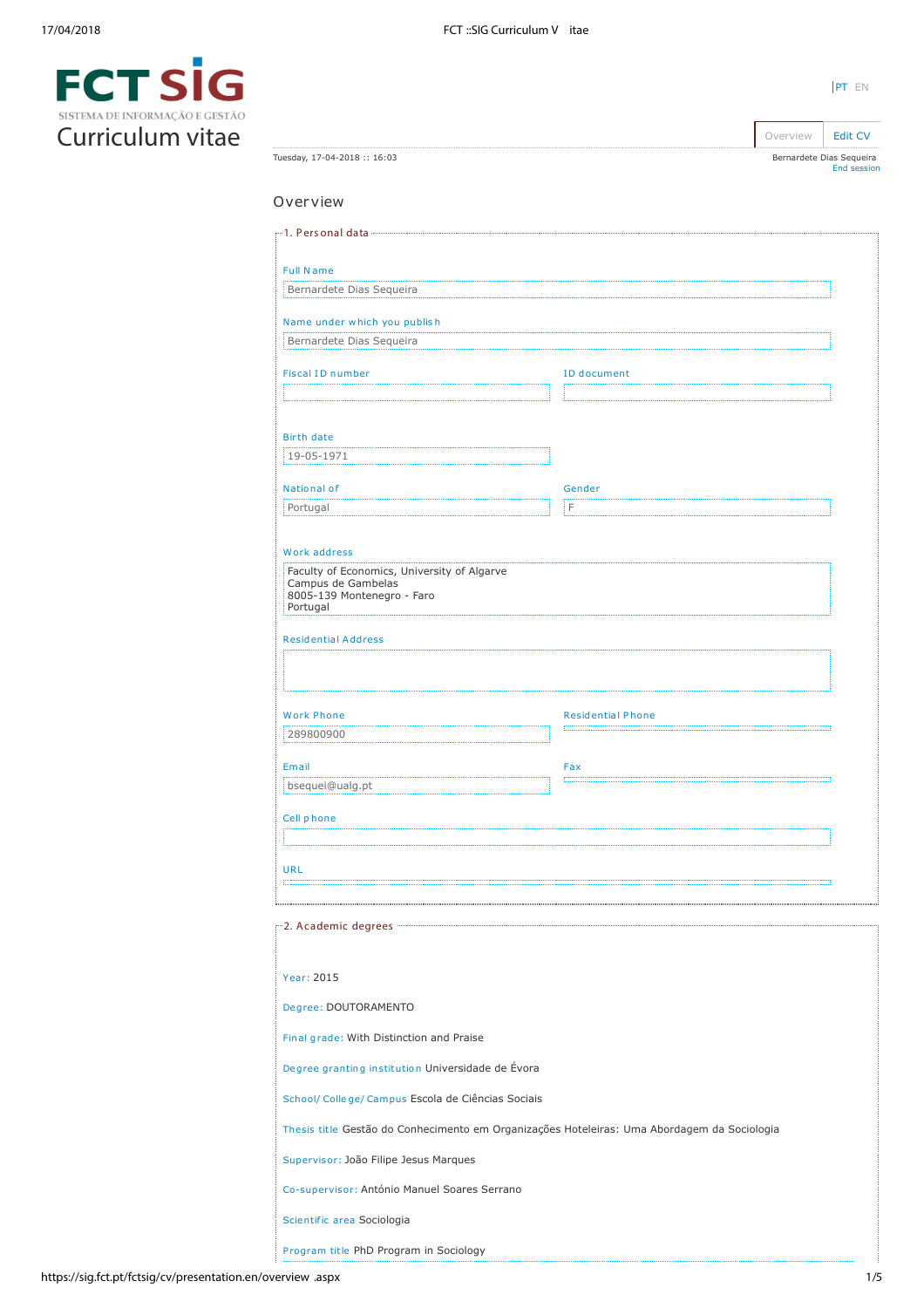| <b>Year: 2002</b>                                                                                                              |
|--------------------------------------------------------------------------------------------------------------------------------|
| <b>Degree: MESTRADO</b>                                                                                                        |
| <b>Final grade: Approved</b>                                                                                                   |
| Degree granting institution Universidade de Évora                                                                              |
| School/College/Campus Escola de Ciências Sociais                                                                               |
| Thesis title Influências e Efeitos dos SI/TI no Desempenho Profissional - Serviços Administrativos da<br>Universidade de Évora |
| <b>Supervisor: António Serrano</b>                                                                                             |
| Co-supervisor:                                                                                                                 |
| Scientific area Gestão                                                                                                         |
| <b>Number of curricular years 2</b>                                                                                            |
| <b>Program title Organization and Information Systems</b>                                                                      |
| <b>Year: 1998</b>                                                                                                              |
| <b>Degree: LICENCIATURA</b>                                                                                                    |
| Final grade: 13 valores                                                                                                        |
| Degree granting institution Universidade de Évora                                                                              |
| School/College/Campus Escola de Ciências Sociais                                                                               |
| Thesis title Gestão de Recursos Humanos e Política de Qualidade Total da SLE - Electricidade do Sul,<br>S.A                    |
| Supervisor: Fátima Jorge Oliveira                                                                                              |
| Co-supervisor:                                                                                                                 |
| Scientific area Sociologia                                                                                                     |
| <b>Number of curricular years 5</b>                                                                                            |
|                                                                                                                                |

Program title Sociology 

# 3. Previous activity and current status

| <b>Período</b>                          |                        | Cargo, categoria ou actividade              | <b>Instituição</b>                                                          |
|-----------------------------------------|------------------------|---------------------------------------------|-----------------------------------------------------------------------------|
| $18 - 7 - 2015$ a                       | Assistant<br>professor | Faculty of Economics, University of Algarve |                                                                             |
| 18-11-2009 a 17-7-<br>2015              | Assistant              | Faculty of Economics, University of Algarve |                                                                             |
| 17-9-2005 a 17-11- Assistant<br>2009    |                        |                                             | Faculty of Human and Social Sciences of the University of Algarve           |
| 16-9-2004 a 16-9-<br>2005               | Invited Assistant      |                                             | Faculty of Human and Social Sciences of the University of Algarve           |
| 01-1-2004 a 30-8-<br>2004               | Superior<br>technique  | University of Algarve                       |                                                                             |
| 15-5-2000 a 31-12- Superior<br>2003     | technique              | University of Algarve.                      | Centre for research and Development of Regional Economy (CIDER),            |
| 01-9-1999 a 27-4-<br>2000               | Superior<br>technique  | University of Evora.                        | at the Pro-Rectory for the Institutional Evaluation and Quality Policy,     |
| 01-4-1998 a 31-12- Professional<br>1998 | Internship             | of Evora.                                   | Pro-Rectory for the Institutional Evaluation and Quality Policy, University |

# 4. Area of scientific activity

Sociology

# 5. Present research interest Domain of specialization **Sociology** Current research interests Sociology of Work and Organizations; Sociology of Communication, Sociology of knowledge, Human Resource Management, knowledge Management and Tourism.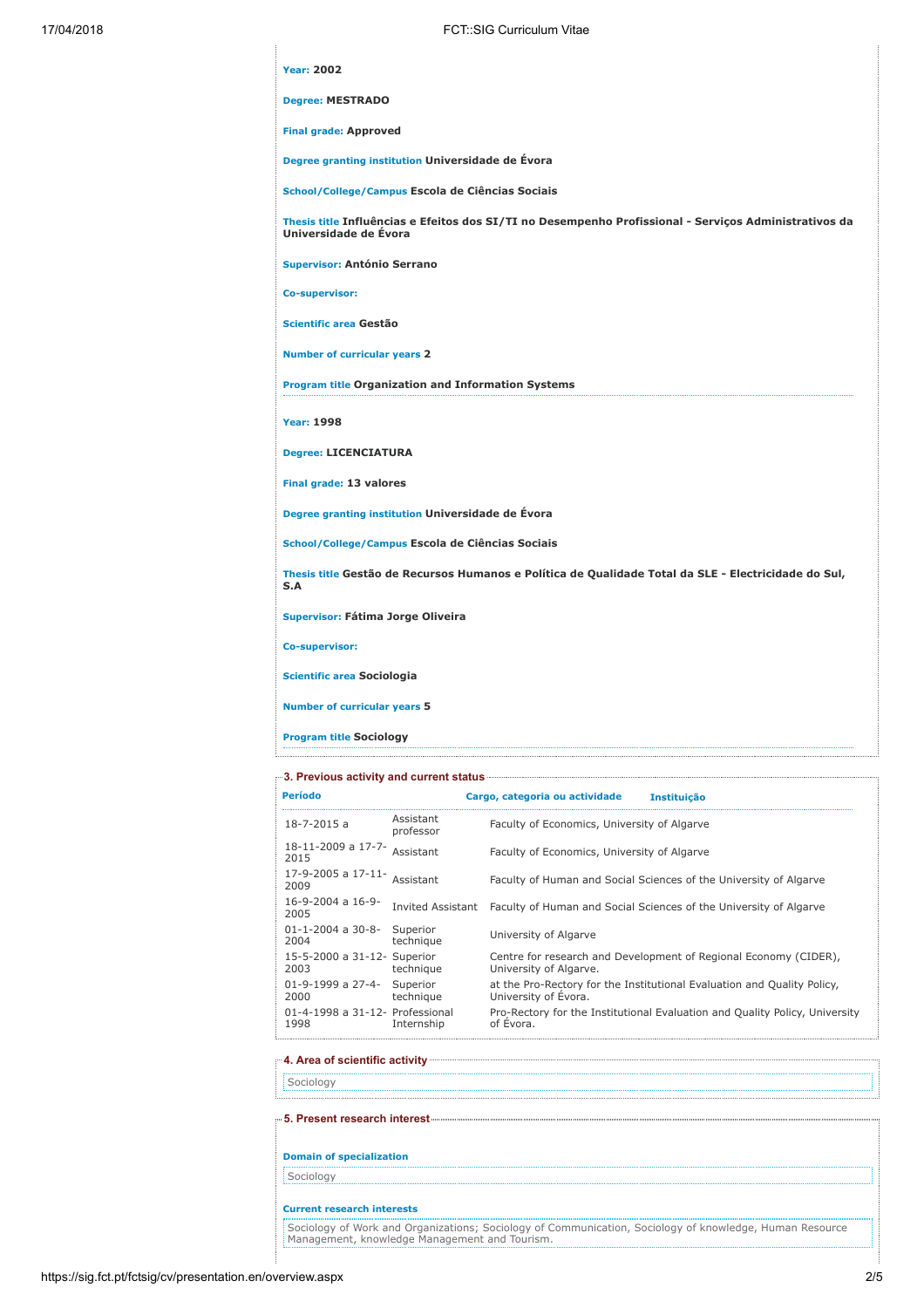# 17/04/2018 FCT::SIG Curriculum Vitae

# Other professional interests/activities

2010/2017 - Member-Researcher of the Center for Research on Spaces and Organizations (CIEO) of Faculdade de Economia, Universidade do Algarve.

2014/2017 – Member of the Board of the Master in sociology (2nd cycle), the Faculty of Economics of the University of Algarve.

2014/2017 – Coordination of summer courses at the Faculty of Economics, University of the Algarve. 2010/11 a 2012/17 - Coordinator of the 1rd year of the Sociology undergraduate course, in the first semester,

Faculty of Economics, University of Algarve 2009/10 - Coordinator of the 2rd year of the Business Management undergraduate course, in the second semester, Faculty of Economics, University of Algarve.

2009/2010 e 2012/2014 – Coordinator of the 3rd year of the Sociology undergraduate course, in the second

semester, Faculty of Economics, University of Algarve. 2007 – Participation in the Organization of the Week Opened the University of Algarve, held from 3 to 10 March

### 6. Experience as scientific adviser

Orientation of masters dissertations (not completed):

Salomé Martins d'Horta, A importância e desempenho dos atributos percebidos num serviço de biblioteca: um caso de estudo, Master thesis in em Marketing Management, Faculty of Economics, University of Algarve. Joint<br>orientation with Profª Patrícia Susana Lopes Guerrilha dos Santos Pinto.

Nivalda Andrade Souza, Análise do Processo de vendas e formação na prestação de serviços de Telecomunicações na Empresa PT, Master thesis in Business Management, Faculty of Economics, Uniersidade of the Algarve. Joint orientation with Silvia Fernandes.

Kelly Maria Sousa de Medeiros, Processo de Transição de Jovens Estudantes Açorianos para o Ensino Superior no Continente Português, Master thesis in sociology – Mobilities and identities, Faculty of Economics, Uniersidade of the Algarve. Joint orientation with João Martins.

Ana Gonçalves, Transferência de Conhecimento no Sector do Turismo: Dinâmicas e Obstáculos da Relação Universidade-Empresa no Algarve, Master thesis in sociology – Mobilities and identities, Faculty of Economics, University of Algarve. Joint orientation with the João Filipe Marques.

Orientation of masters dissertations (finalized):

30-03- 2017 - Marlino Ferreira, Personalidade da Marca Cabo Verde enquanto Destino Turístico. Master thesis in Business Management, Faculty of Economics, University of Algarve. Joint orientation with Manuela Guerreiro.

28-05-2013 - Adriana Isabel Azevedo, Responsabilidade social interna - contributo para a implementação da norma SA 8000 no universo Pragosa, Master thesis in Marketing, Faculty of Economics, University of Algarve. Joint orientation with Júlio Mendes.

# 7. Participation in R&D projects

# Participação em projectos de investigação (coordenador/membro de equipas)

2017/2018 - Member of the team as project participant: Projecto Venus Aquacultutra: Estudio integral de los bancos naturales de moluscos bivalvos en el Golfo de Cádiz para su gestión sostenible y la conservación de sus habitats associados. EP - INTERREG V A España Portugal (POCTEP). Identifier 1425.

2007/09 - Member of the team as project participant: Characterization study of the companies of S. Brás de Alportel. Coordination of the Association IN LOCO in Partnership with the Municipality of São Brás de Alportel. Support for the LEADER + program. Proponent entity Association IN LOCO.

2005/06 - Member of the team as project participant: National Capital of culture: integrated evaluation of the event. Financed by Regional Delegation of culture Algarve, coordinated by João Albino Silva (University of Algarve). Proponent entity University of Algarve.

2002/06 - POCTI/ANT/48629/2002 Member of the team as project participant: Castles on the port side. Monumentalization of the past practices and discourses of Cultural Cooperation between Portugal and Arab and Islamic countries. Funded by FCT, coordinated by Maria Cardeira da Silva (New University of Lisbon).Proponent entity New University of Lisbon.

2004 - Member of the team as project participant: Evaluation of the Europe project to Innovate the Lower Guadiana. Funded by the Community programme EQUAL, coordinated by António Covas (University of Algarve).

2002/03 - Member of the team as project participant: Impact of the Vilamoura XXI Plan on Quarteira. Funded by CCR Algarve, The municipality of Loulé, Lusotur, General Direction of Tourism e Regional Direction of the Environment and Spatial Planning, coordinated by João Albino Silva (University of Algarve). Proponent entity CIDER - Center for Research and Development and Regional Economics.

2002/03 - Member of the team as project participant: Study of the Foreign Resident Population in the Algarve. Funded by the Commission for the Coordination of the Algarve Region, coordinated by Teresa Carreira (University of Algarve). Proponent entity CIDER - Center for Research and Development and Regional Economics.

2002 - Member of the team as project participant: Construction of evaluation Indicators of Quality in tourism. Funded by the Institute of Financing and Support to Tourism, coordinated by João Albino Silva (University of Algarve). Proponent entity CIDER - Center for Research and Development and Regional Economics.

200/02 - Member of the team as project participant: New flows and routes. Tourism, heritage and local consumption in the area of historical interaction and particularly between Portugal, Spain and Morocco. Inserted in the Cooperation Pilot Action Portugal / Spain / Morocco Territorial planning and cultural heritage (FEDER), coordinated by Maria Cardeira da Silva (New University of Lisbon) and Fernando Perna (School of Management, Hospitality and Tourism, University of Algarve). Proponent entity CIDER - Center for Research and Development and Regional Economics.

8. Prizes and awards received

9. Published works

Name of the prize or award Promoting entity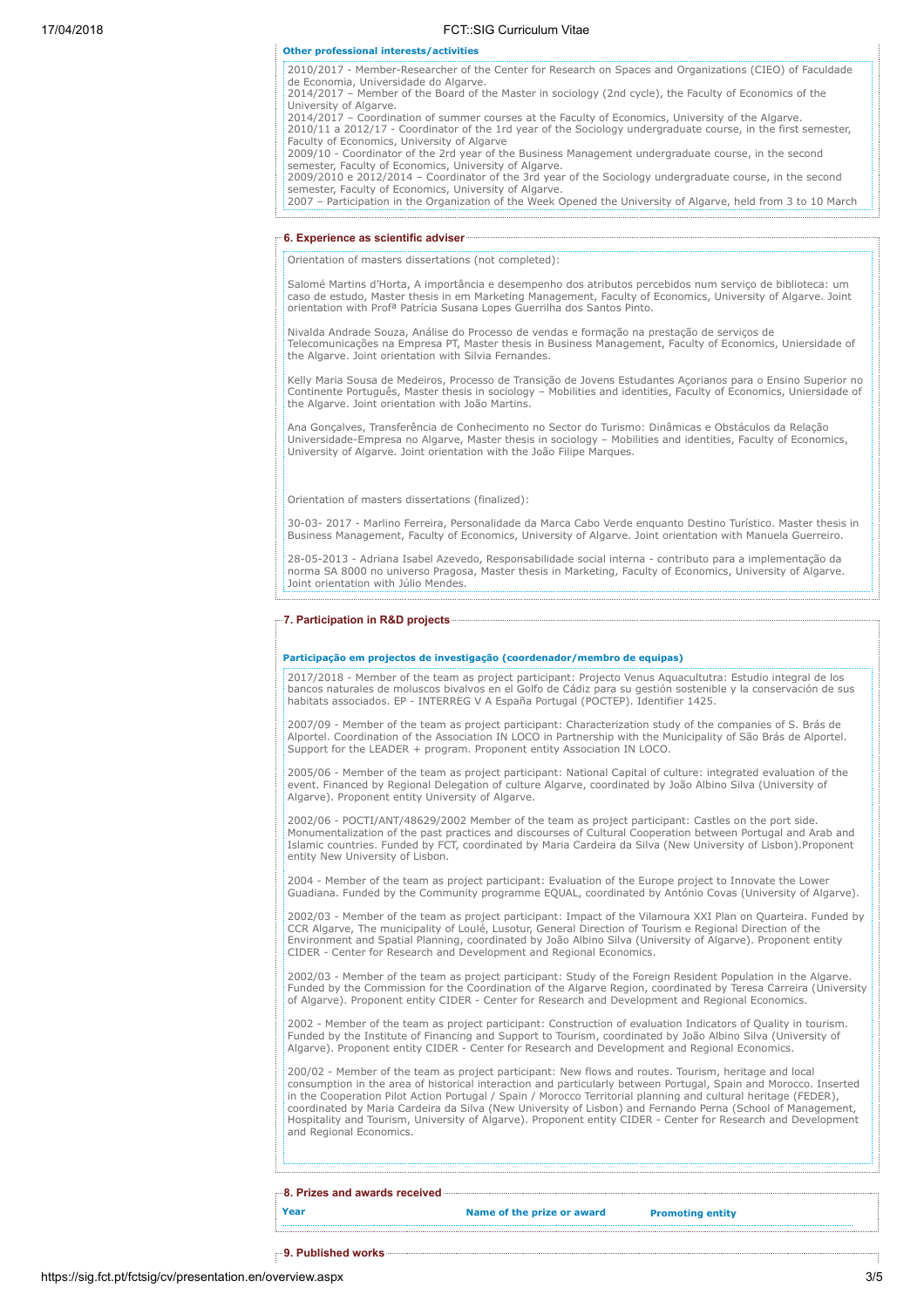#### Teses

Sequeira, B. S. (2015) "Gestão do Conhecimento em Organizações Hoteleiras: Uma Abordagem da Sociologia", Ph.d. thesis in sociology, University of Évora. Scientific guidance of João Filipe Marques and Antonio Serrano.

Sequeira, B. S. (2002) "Impactos dos SI/TI no desempenho profissional nos Serviços Académicos da Universidade de Évora", Master thesis in management, University of Évora. Scientific guidance of Antonio Serrano.

Sequeira, B. S. (1998) "Gestão de Recursos Humanos e Política de Qualidade Total da SLE - Electricidade do Sul, S.A.". Degree dissertation in sociology, University of Évora. Scientific guidance of Fátima Jorge.

**Livros (autor)**<br>Serrano A. e Sequeira, B. (2002) "Influências e Efeitos dos SI/TI no Desempenho Profissional", Departmental area of Economics and business, University of Évora.

#### Capítulos de livros

Brás, N., Mendes, J., Guerreiro, M. & Sequeira, B. (s.d.) How do residents experience their own festivals? A qualitative approach to meanings and experiences, in Mair, J. (Eds) Handbook of Festivals, Routledge. (Aceite para publicação).

Sequeira, B., Marques, J. F. & Serrano, A, (2016) The Uses of Knowledge in the Hospitality Industry: Three Case Studies in the Algarve, in T. Noronha, H. Pinto (eds) Innovation for Resilience, Faro, Universidade do Algarve, pp. 125-148, ISBN: 978-989-8472-90-8.

Sequeira, B., P. Mariz, M. Guerreiro & J. Mendes (2016) Cante Alentejano and Tourism in the Alentejo, in<br>Henriques, C., M. C. Moreira, P. A. B. César (eds) Tourism and History. World Heritage ? Case Studies of Ibero-<br>Ameri

Carreira T. & Sequeira, B (2006) "Conhecimento uma alavanca para a competitividade e a interação social". In, T. Carreira & A. Tomé (Org.). Champs Sociologiques et Éducatifs Enjeux au-delà des Frontières, (pp. 221- 238). Paris: L' Harmattan.

Carreira, T. & Sequeira, B. (2005) Formação, Aprendizagem e Organizações Aprendentes. In A. Tomé &, T. Carreira (Org.), Ensino, Formação e Profissão Arte, (pp. 49 - 64). Lisboa: Editorial Minerva.

Artigos em revistas de circulação internacional com arbitragem científica Ghoddousi, S., Pintassilgo, P., Mendes, J., Ghoddousi A. & Sequeira, B. (s.d.) Tourism and Nature Conservation: A Case Study in Golestan National Park, Iran. Tourism Management Perspectives. (Aceite para publicação). Artigos em revistas nacionais com arbitragem científica

Sequeira, B., Marques, J. (2016) Relações entre Sociedade e Conhecimento. Desenvolvimento e Sociedade. Revista Interdisciplinar em Ciências Sociais, 1, 41-56. [ISSN: 2183-9220]

Sequeira, B. & Marques, J.F. (2011) "Knowledge Management in Tourism Organisations: Proposal for an Analytical Model", CIEO Discussion Papers, pp. 7-31 available in http://econpapers.repec.org/paper/riscieodp/2011\_5f005.htm [ISSN: 1647-3183].

Gonçalves, F., Carreira, T., Valadas, S. & Sequeira, B. (2006) Percursos de empregabilidade dos licenciados:<br>Perspetivas europeias e nacional. Análise Psicológica, 1 (XXIV), 99-114, available in<br>http://www.scielo.oces.mcte

Carreira, T. e Sequeira, B. (2003) Sociologia do Trabalho e das Organizações: Sistemas de Informação e Desempenho Profissional. In A. Tomé (Org.), Saberes Plurais, Povos e Culturas, Anais Universitários, Ciências Sociais e Humanas, Nº 11 e 12, University of Beira Interior, 117-136 [ISSN:087-4940]

### Publicações em actas de encontros científicos

Martins, J., Vilhena, C. & Sequeira, B. (s.d.) Os desafios que as escolas colocam às famílias: estratégias e práticas educativas familiares no contexto da escola pública portuguesa, Ata da II Conferência Ibérica de Sociologia da Educação, Fraturas sociais e educativas: desafios para a Sociologia da Educação, Córdova, 13 e 14 de julho. (Aceite para publicação).

Sequeira, B. D., Marques, J.F. & Serrano, A. (2014) Gestão do Conhecimento em Organizações Hoteleiras; Um Olhar da Sociologia, VIII Portuguese Congress of Sociology, University of Évora, 14 to 16 April. ISBN: 978-989- 97981-2-0

Sequeira, B.D., Serrano, A. & Marques, J.F. (2012) "Organisational Knowledge Management: Three Case<br>Studies in the Hospitality Industry", in Cegarra, J. G. (Ed.) Proceedings of the 13th European Conference on<br>Knowledge Man UK (pp.1505-1516). ISBN: 978-1-908272-64-5 ISSN: 2048-898X

Sequeira, B. D., Serrano A. M., Marques J.F. (2012) "Gestão do Conhecimento em Organizações Turísticas", VII Portuguese sociological Congress: society crisis and Reconfigurations, University of Porto, Faculty of letters, 19 to 22 June., available in

http://www.aps.pt/vii\_congresso/papers/finais/PAP0823\_ed.pdf

Sequeira B (2008) "Aprendizagem Organizacional e a Gestão do Conhecimento: uma abordagem multidisciplinar". IV Portuguese Congress of Sociology: Social Worlds: knowledge and practice, New University, Faculty of Social Sciences and Humanities, 25 to June 28, available in http://www.aps.pt/vicongresso/pdfs/497.pdf

Sequeira B. e Carreira T. (2007). Recursos Humanos e Gestão do Conhecimento nas Organizações. XII SIOT National Meeting, Citizenship and Employability: The new Socioprofessional Landscapes, promoted by APSIOT, Foundation Calouste Gulbenkian, Lisbon, 27 and 28 March, (pp. 649- 670).

# 10. Communications in scientific meetings

#### Outras comunicações orais

Martins, J., Vilhena, C. & Sequeira, B. (2017) Os desafios que as escolas colocam às famílias: estratégias e práticas educativas familiares no contexto da escola pública portuguesa, II Iberian Conference of Sociology of education, social and educative Fractures: challenges for the sociology of education, Cordoba, held on 13 and 14.

Sequeira, B.; Marques, J. F.; Serrano, A. (2016) Especificidades e Desafios da Gestão do Conhecimento nas Organizações Hoteleiras, II International Meeting of Industrial Sociology, Sociology of Organizations and Work - Work, Professions and Organizations: Tensions, Paths and Public Policies, FCT-UNL- Faculty of Science and Technology, New University of Lisbon, held on 24 and 25 November.

Sequeira, B.; Marques, J. F.; Serrano, A. (2016), Gestão e Criação de Conhecimento em Organizações Hoteleiras: Uma abordagem da Sociologia, IX Portuguese Congress of Sociology: Portugal, territory of